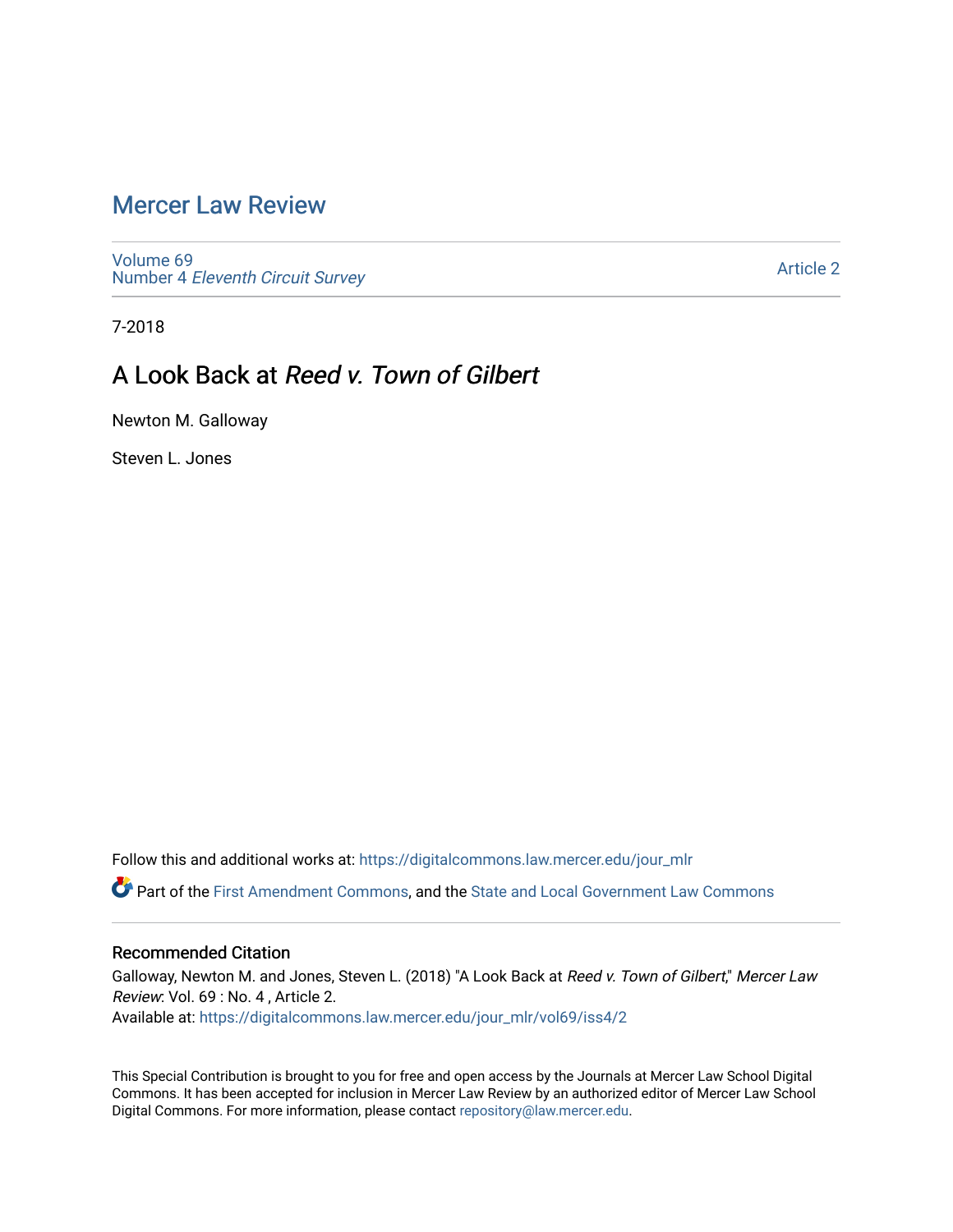# **Special Contribution**

# **A Look Back at** *Reed v. Town of Gilbert*

## **by Newton M. Galloway\***

## **and Steven L. Jones'**

Three years have passed since the Supreme Court of the United States invalidated the Sign Code enacted **by** the Town of Gilbert, Arizona (the Town), and virtually every other sign ordinance enacted **by** local governments across the country.' *Reed v. Town of Gilbert<sup>2</sup>*arose when the Town determined that temporary signs advertising the place and time of the transient Sunday services conducted **by** the Good News Community Church (the Church), led **by** Pastor Clyde Reed, violated its Sign Code. The Church was cited for Sign Code violations, and the Church challenged the Sign Code on constitutional grounds in the United States District Court for the District of Arizona. The district court upheld the constitutionality of the Town's Sign Code on summary judgment, and the United States Court of Appeals for the Ninth Circuit affirmed.<sup>3</sup> The Supreme Court granted certiorari.<sup>4</sup> Overruling the lower courts, the

<sup>\*</sup>Partner in the firm of Galloway **&** Lyndall, LLP. Mercer University (B.A., **1978);** Mercer University School of Law **(J.D., 1981);** Member, Mercer Law Review **(1979-1981).** Member, State Bar of Georgia.

<sup>&</sup>quot;Associate in the firm of Galloway **&** Lyndall, LLP. University of Georgia (B.B.A., 2012); Mercer University School of Law **(J.D., 2016).** Member, Mercer Law Review (2014- **2016).** Member, State Bar of Georgia.

**<sup>1.</sup>** Reed v. Town of Gilbert, **135 S.** Ct. **2218,** 2224 **(2015).** *Reed* is of note in the State of Georgia because the author of the majority opinion, Justice Clarence Thomas, is a Georgia native and several attorneys that represented the Town are based in the state.

<sup>2.</sup> **135 S.** Ct. **2218 (2015).**

*<sup>3.</sup> Id.* at **2225-26.**

<sup>4.</sup> *Id.* at **2226.**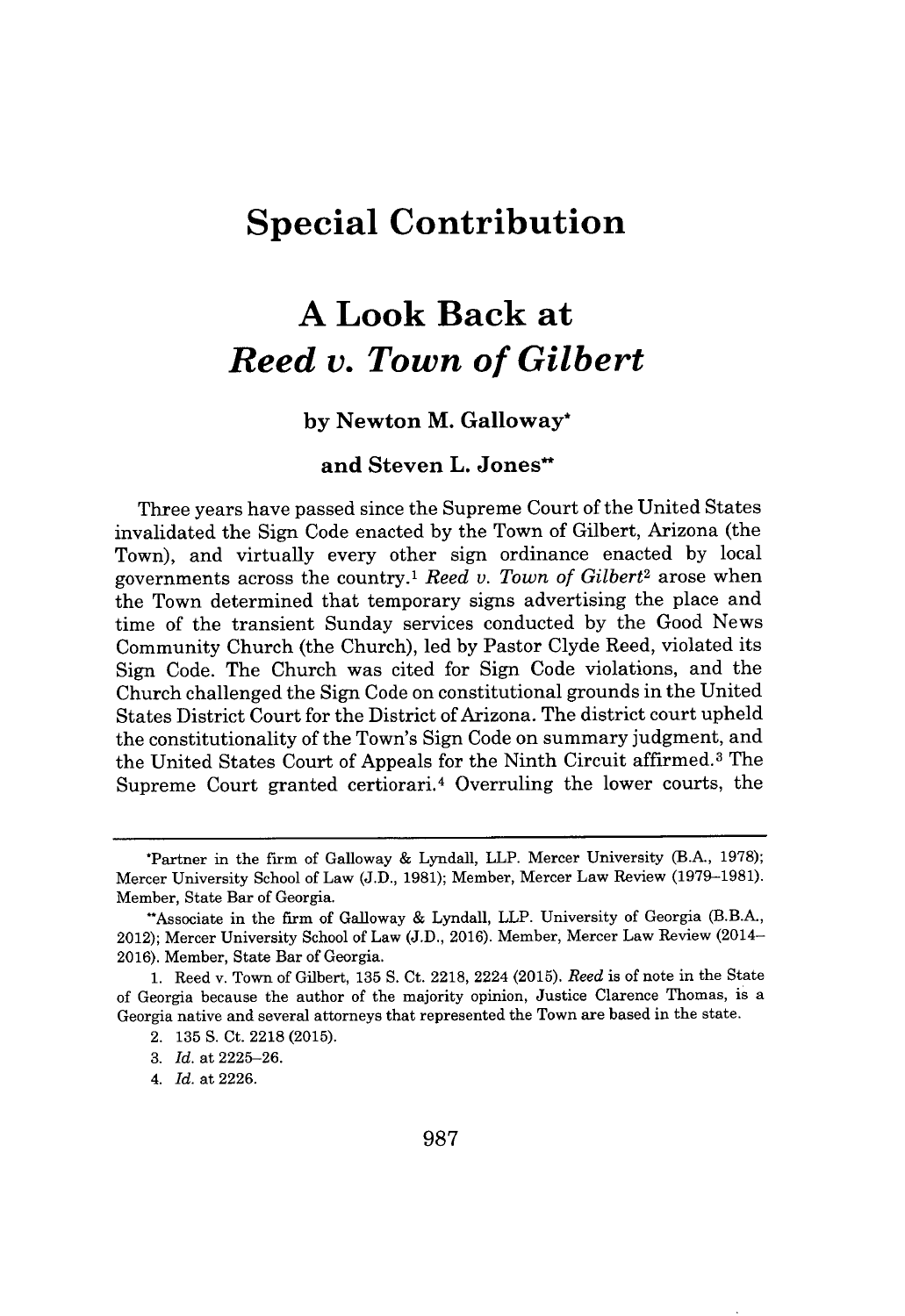Supreme Court subjected the Town's Sign Code to strict scrutiny analysis and held that it violated the First Amendment of the United States Constitution<sup>5</sup> as an unconstitutional regulation of speech content.<sup>6</sup> Instantly, every jurisdiction that had passed a sign ordinance learned that its regulations must pass constitutional muster under strict scrutiny analysis and that any sign regulation could be interpreted as contentbased on its face.<sup>7</sup>

After *Reed,* many sign ordinances are still in effect yet contain unchallenged, potentially unconstitutional content-based regulations. Even though *Reed* purports to establish a simple rule that content-based sign regulations violate the First Amendment, the line between an "entirely reasonable"<sup>8</sup>sign regulation and one that is constitutionally infirm after being subjected to strict scrutiny constitutional analysis has yet to be drawn. As Justice Kagan poignantly noted in her concurrence:

The consequence of [the majority opinion]—unless courts water down strict scrutiny [for First Amendment sign challenges] to something unrecognizable-is that our communities will find themselves in an unenviable bind: They will have to either repeal the exemptions that allow for helpful signs on streets and sidewalks, or else lift their sign restrictions altogether and resign themselves to the resulting clutter.<sup>9</sup>

On the other hand, "entirely reasonable" sign ordinances may need to give way. As Justice Thomas espoused, "a clear and firm rule governing content neutrality is an essential means of protecting the freedom of speech, even if laws that might seem'entirely reasonable' will sometimes be 'struck down because of their content-based nature."<sup>10</sup> Thus, the constitutionality of sign regulations under the jurisprudence of the United States Court of Appeals for the Eleventh Circuit will not be settled until the contours of *Reed's* sweeping rule are refined in cases with the right factual circumstances and litigants.

**<sup>5.</sup> U.S. CONST.** amend. I.

*<sup>6.</sup> Reed, 135* **S.** Ct. at **2228-29, 2233.**

*<sup>7.</sup> Id.* at **2228-29.**

*<sup>8.</sup> See id.* at **2239** (Kagan, **J.,** concurring) ("Because I see no reason why such an easy case calls for us to cast a constitutional pall on *reasonable regulations* quite unlike the law before us, **I** concur only in the judgment." (emphasis added)).

**<sup>9.</sup>** *Id.* at **2237.**

*<sup>10.</sup> Id.* at **2231** (quoting City of Ladue v. Gilleo, **512 U.S.** 43, **60** (1994) (O'Connor, **J.,** concurring)).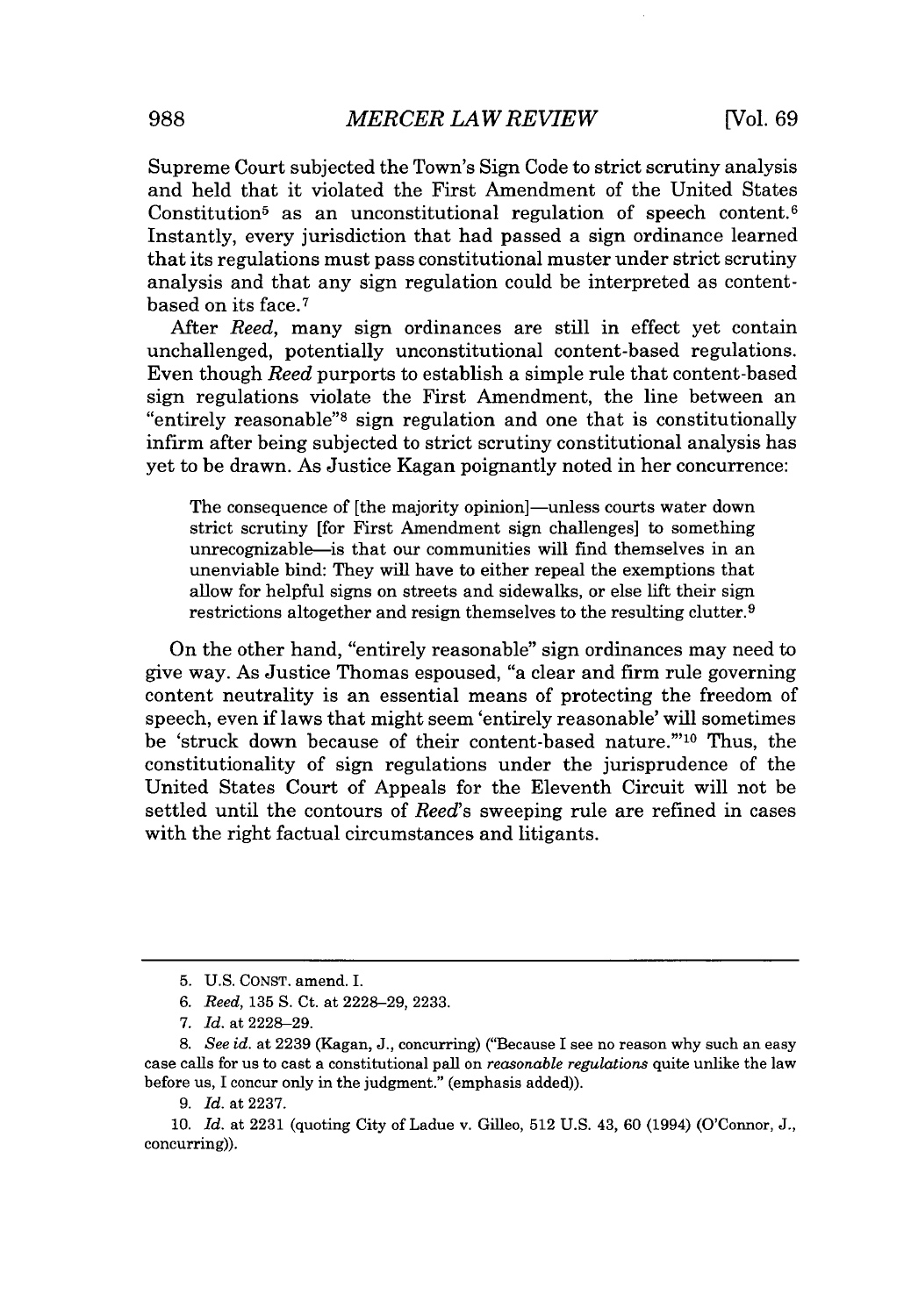#### *I. REED'S* **ELEVENTH** CIRCUIT **AND GEORGIA** PREDECESSORS

Constitutional challenges to sign ordinances based on alleged unconstitutional content regulation in Georgia and the Eleventh Circuit precede *Reed* **by** more than twenty years. *Union City Board of Zoning Appeals v. Justice Outdoor Displays, Inc.,"* the premier Georgia case involving a constitutional challenge to a sign ordinance based on content regulation, involved a sign ordinance that distinguished between "on-premise" and "off-premise" signs.1<sup>2</sup>An "on-premise" sign was typically a sign which advertises "a product, service, [or] person **...** located or obtainable on **. . .** the lot where such sign is located."13 Conversely, an "off-premise" sign was defined as a sign which advertises "a product, service, [or] person **. .** located or obtainable elsewhere other than the lot where such sign is located." $14$  The restriction limited "on-premise" signs to commercial messages concerning the goods or services offered at the site of the particular business.<sup>15</sup> This content-based distinction sparked the constitutional challenge.<sup>16</sup>

In its opinion in *Union City,* the Georgia Supreme Court noted that, in *Messer v. City of Douglasville,1<sup>7</sup>*the Eleventh Circuit upheld the constitutionality of an ordinance that distinguished between "onpremise" and "off-premise" content, determining that the "on-premise/offpremise distinction is viewpoint neutral and, 'regulates signs not based on the viewpoint of the speaker, but based on the location of the signs. $"''^{18}$ However, the Georgia Supreme Court instead followed the Supreme Court of the United States' holding in *Metromedia, Inc. v. City of San Diego,<sup>19</sup>*affirming the trial court's holding that the "prohibition against the display of noncommercial messages in places where commercial signs are permitted violate[s] the First Amendment of the United States Constitution and the Free Speech Clause of the Georgia Constitution."<sup>20</sup> Subsequently, in *Fulton County v. Galberaith,<sup>21</sup>*the Georgia Supreme Court similarly held that a provision of the Fulton County sign

**17. 975 F.2d 1505** (11th Cir. **1992).**

- **19.** 453 **U.S.** 490 **(1981).**
- 20. *Union City,* **266** Ga. at **394-97,** 467 **S.E.2d** at **878-79.**
- 21. **282** Ga. 314, 647 **S.E.2d** 24 **(2007).**

**<sup>11. 266</sup>** Ga. **393,** 467 **S.E.2d 875 (1996).**

<sup>12.</sup> *Id.* at 394, 467 **S.E.2d** at **878.**

**<sup>13.</sup>** *Id.*

<sup>14.</sup> *Id.*

**<sup>15.</sup>** *Id.*

**<sup>16.</sup>** *See id.* at **394-95,** 467 **S.E.2d** at **878.**

**<sup>18.</sup>** *Union City,* **266** Ga. at **397,** 467 **S.E.2d** at **880** (quoting *Messer,* **975 F.2d** at **1509).**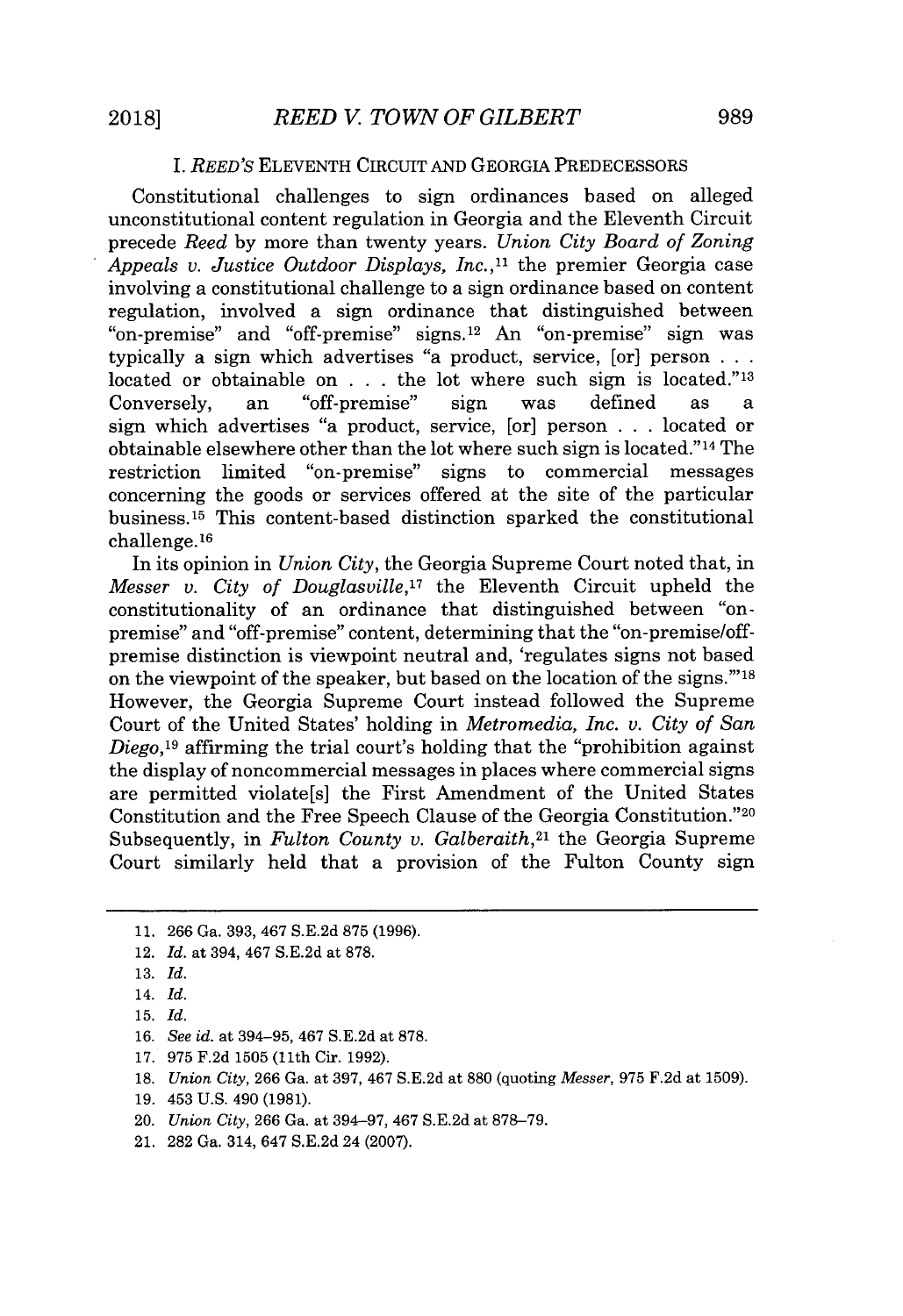ordinance, which prohibited off-premise signs in commercially-zoned areas, violated the First Amendment. <sup>22</sup>

Simultaneously, the Eleventh Circuit and federal district courts in Alabama, Florida, and Georgia became embroiled in sign ordinance test cases brought **by** three companies-Granite State Outdoor Advertising, Inc. (Granite State), KH Outdoor, **LLC** (KH) and Tanner Advertising Group, **LLC** (Tanner) (collectively, Advertisers). The exact relationship between these companies is unclear, but they shared counsel and plainly cooperated in litigation to challenge sign ordinances in all three states.<sup>23</sup> Their target jurisdictions had enacted sign regulations that limited the location and size of billboards and restricted billboard content to commercial speech. The Advertisers submitted multiple sign permit applications in each jurisdiction, anticipating their denial. Once the permits were denied, the contrived challenge to the constitutionality of content-based sign regulation was postured, and an immediate challenge to permit denial on constitutional grounds was filed with the applicable federal district court. <sup>24</sup>

The Advertisers' legal challenges to sign ordinances foreshadowed *Reed.* Unrelated to the Advertisers, the United States District Court for the Northern District of Georgia held in *Lamar Advertising Co. v. City of Douglasville<sup>25</sup>*that Douglasville's sign ordinance was unconstitutional under First Amendment strict scrutiny analysis because it was contentbased and granted unbridled discretion to approve sign permits.<sup>26</sup> However, the Eleventh Circuit seemed less strict in cases involving the Advertisers, focusing on standing and procedural limitations while avoiding the facial constitutional attacks on the regulating ordinances. In *Granite State Outdoor Advertising, Inc. v. City of Clearwater,<sup>27</sup>*the court held that it was proper to deny a permit for an oversized sign under a sign ordinance that was content-neutral. <sup>28</sup>In *Granite State Outdoor*

**25.** 254 F. Supp. **2d 1321 (N.D.** Ga. **2003).**

**26.** *Id.* at 1339-40.

**27. 351 F.3d** 1112 (11th Cir. **2003).**

**28.** *Id.* at **1117.**

<sup>22.</sup> *Id. at* **319,** 647 **S.E.2d** at **28.**

**<sup>23.</sup>** KH and Granite were parties to a settlement agreement with the City of John's Creek on October 20, 2014, resolving thirty-one billboard permit applications that were first challenged in **2006.** *See generally* Settlement Agreement, Action Outdoor Advert. **JV, LLC** v. Fulton Cty. (Oct. 20, 2014), Nos. **2005CV10977, 2005CV107555, 2005CV109918, 2006CV114781, 2006CV117063,** *available* at https://johnscreekpost.com/wp-content/up loads/2016/09/Billboard settlement agreement.pdf- *see also* KH Outdoor, **LLC** v. Fulton Cty., 433 F. App'x **775 (11th** Cir. **2011).** Wayne Charles is identified as a principal of Granite State in *Coffey v. Fayette County,* **289** Ga. **App. 153, 153, 656 S.E.2d 262, 263 (2008).**

<sup>24.</sup> *Id.*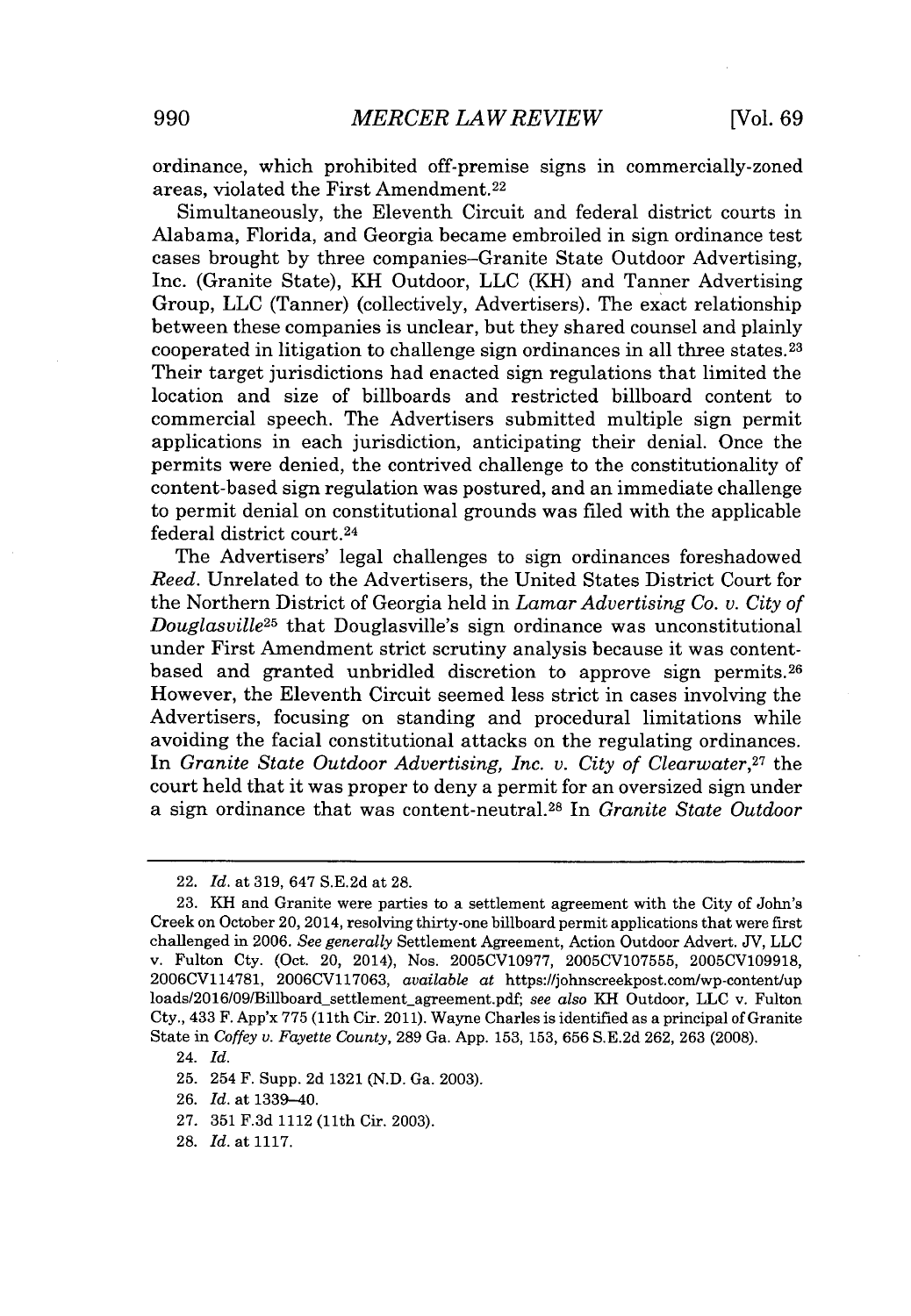*Advertising, Inc. v. City of Fort Lauderdale,<sup>29</sup>Granite State Outdoor Advertising, Inc. v. Cobb County,<sup>30</sup>*and *Granite State Outdoor Advertising, Inc. v. City of Roswell, <sup>31</sup>*Granite State lacked standing to challenge alleged prior restraints on speech in the ordinances, which did not impact the permit applications. <sup>32</sup>

On the other hand, the Advertisers succeeded in *KH Outdoor, LLC v. City of Trussville,<sup>33</sup>*challenging an ordinance that restricted the content of billboards to commercial speech and their location to property adjoining interstate highways. $34$  The Eleventh Circuit applied strict scrutiny analysis and held that the Trussville ordinance was an unconstitutional content-based speech regulation under the First Amendment.<sup>35</sup> The City of Trussville was enjoined from denying KH all eleven permits for which it applied.<sup>36</sup> In *Coffey v. Fayette County*<sup>37</sup> the Georgia Supreme Court held that the Georgia Constitution provided "even broader protection than the First Amendment **.** . **.** requir[ing the] government to adopt the least restrictive means of achieving its [legislative] goals." <sup>38</sup>The *Coffey* litigation included several appeals to Georgia's appellate courts. Where they were unsuccessful, the Advertisers usually petitioned for Supreme Court review. However, the Supreme Court denied each application for certiorari.<sup>39</sup> Had certiorari been granted to the Advertisers' appeals, the Supreme Court would have confronted challenges to sign regulations on the same grounds presented in *Reed.*

#### II. PASTOR REED'S **CHURCH AND** THE TOWN'S SIGN ORDINANCE

Justice Thomas's opinion in *Reed* proffers a pure strict scrutiny analysis **by** which all sign ordinances that can conceivably be facially

**32.** *City of Fort Lauderdale,* 194 F. App'x at **757-58;** *Cobb Cty.,* **193** F. App'x at **905-** *06; City of Roswell,* **283** Ga. at 421-22, **658 S.E.2d** at **590.**

**33.** 458 **F.3d 1261 (2006).**

**35.** *Id.* at **1271.**

**37. 279** Ga. **111, 610 S.E.2d** 41 **(2005).** Coffey was joined as a plaintiff **by** Wayne Charles, a principal of Granite State. *See* Coffey v. Fayette Cty., **289** Ga. **App. 153, 153, 656 S.E.2d 262, 263 (2008).**

**38.** *Id.* at **111, 610 S.E.2d** at 42. *See also* Tinsley Media, **LLC** v. Pickens Cty., **2005** WL **6211222 (N.D.** Ga. **2005).**

**39.** Granite State Outdoor Advert., Inc. v. City of Fort Lauderdale, **551 U.S.** 1102 **(2007);** Granite State Outdoor Advert., Inc. v. City of Clearwater, 543 **U.S. 813** (2004).  $\ddot{\phantom{0}}$ 

**<sup>29.</sup>** 194 F. App'x 754 (11th Cir. **2006).**

**<sup>30.</sup>** 193 F. App'x 900 (11th Cir. 2006).

**<sup>31. 283</sup>** Ga. 417, **658 S.E.2d 587 (2008).**

<sup>34.</sup> *Id.* at **1264-65.**

**<sup>36.</sup>** *Id.* at **1273.**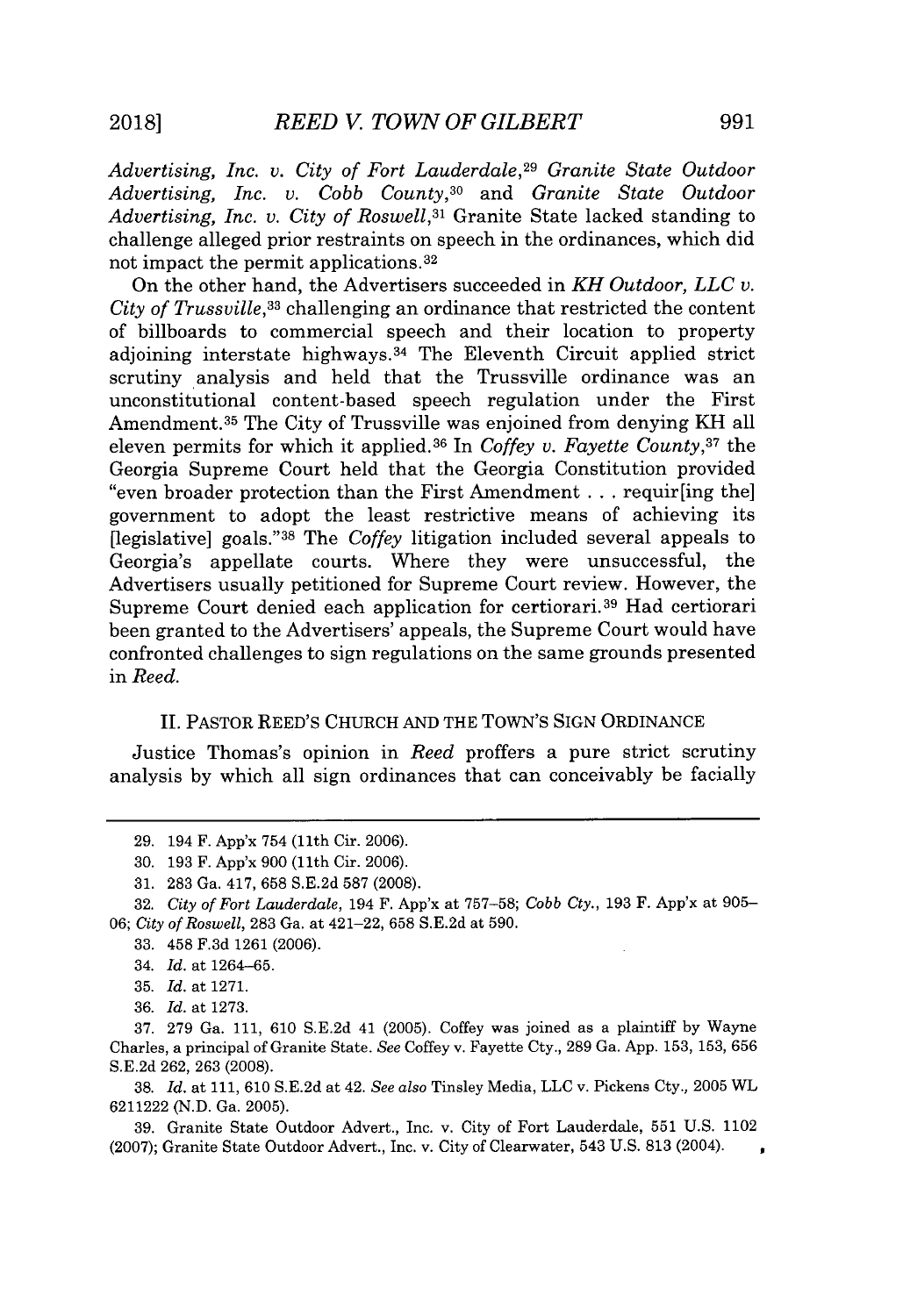content-based will be judged. **All** of the justices, concurring in at least the judgment, reached the conclusion that, because the Town's Sign Code on its face regulated "signs based on the type of information they convey" and imposed "different restrictions" based thereon, it was unconstitutionally underinclusive. $40$  The problem evident in the multiple separate opinions filed is that the justices appear to have very different ideas of what constitutes a proper regulation.

The Church, in *Reed,* lacked a set location at which to hold their services. Therefore, it deployed twenty or less temporary signs bearing the Church's name and the time and location of its next service. Typically, the Church placed the signs in the public right-of-way from Saturday morning until Sunday afternoon. Under the Sign Code, the Town required a permit to display an outdoor sign unless it fell within one of twenty-three categories of exceptions. The rules and regulations applicable to each sign varied with the categories.<sup>41</sup> The Church's signs constituted "Temporary Directional Signs Relating to a Qualifying Event" (Temporary Directional Sign), which were permitted during a limited time frame.<sup>42</sup> Specifically, a Temporary Directional Sign could be displayed on private property or in the public right-of-way for only twelve hours before a "qualifying event"<sup>43</sup> and one hour thereafter with a maximum of four signs per parcel. Additionally, a Temporary Directional Sign could not be more than six square feet in area. The Town twice cited the Church for violating the time limitation. <sup>4</sup> 4

However, the Sign Code gave a "Political Sign," for example, more favorable treatment than Temporary Directional Signs. Defined as a "temporary sign designed to influence the outcome of an election called **by** a public body," a political sign could be erected sixty days before a primary election and for fifteen days after the general election.<sup>45</sup> Such a sign could also be placed on undeveloped municipal property, residential and nonresidential property, and the public right-of-way. Finally, **a** political sign was limited to a maximum area of thirty-two square feet,

<sup>40.</sup> *Reed, 135* **S.** Ct. at 2224.

<sup>41.</sup> *Id. at* 2224-25.

<sup>42.</sup> *Id. at* **2225** (quoting Gilbert, Ariz., **LAND DEV. CODE §** 4.402(P) **(2005)).**

<sup>43.</sup> *Id.* The Ordinance defined *a qualifying event* as an "assembly, gathering, activity, or meeting sponsored, arranged, or promoted **by** a religious, charitable, community service, education, or other similar nonprofit organization." *Id.* (quoting Gilbert, Ariz., **LAND DEV. CODE,** Glossary of Gen. Terms **25 (2005)).**

<sup>44.</sup> *Id.* (quoting Gilbert, Ariz., **LAND DEV. CODE §** 4.402(P)). The second citation also noted "the Church's failure to include the date of the event on the signs." *Id.*

<sup>45.</sup> *Id.* at 2224 (quoting Gilbert, Ariz., **LAND DEV. CODE,** Glossary of Gen. Terms **23);** Gilbert, Ariz., **LAND DEV. CODE §** 4.402(I) **(2005).**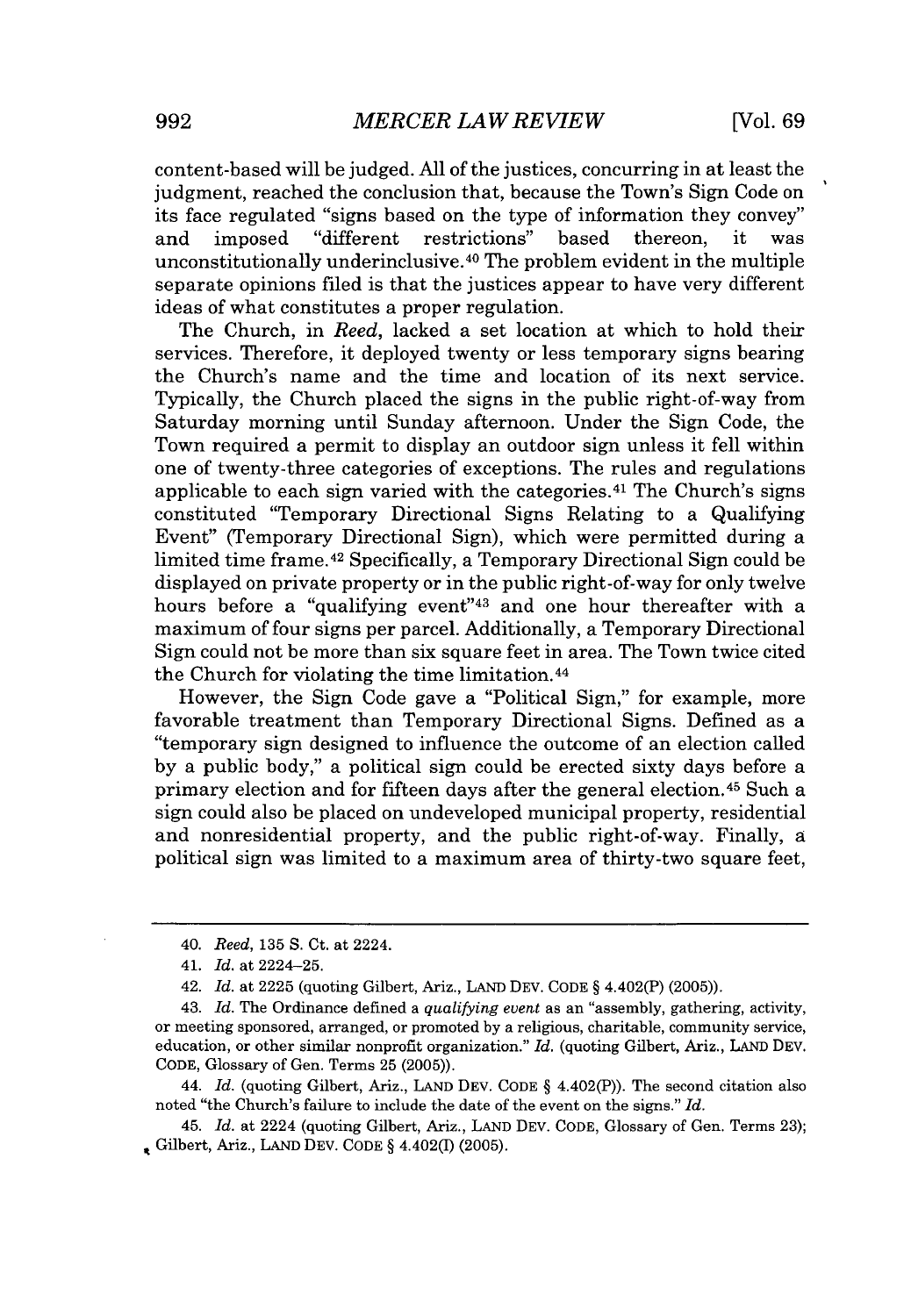except for a political sign on residential property which could only be up to sixteen square feet.<sup>46</sup>

Additionally, a sign with a message that qualified it as an "Ideological Sign" received even more preferential treatment. An Ideological Sign was defined as one "communicating a message or ideas for noncommercial purposes" and not qualifying as "a Construction Sign, Directional Sign, Temporary Directional Sign **...** Political Sign, Garage Sale Sign, or a sign owned or required by a governmental agency.<sup>"47</sup> Such a sign could be up to twenty square feet and "be placed in all 'zoning districts' without time limits."48

After the Church was told that the Town would grant it "no leniency under the [Sign] Code," the Church, led **by** Pastor Reed, filed suit in the United States District Court for the District of Arizona alleging that the Sign Code was unconstitutional on its face and violated freedom of speech under the First and Fourteenth Amendments to the Constitution of the United States of America. The district court denied the Church's request for a preliminary injunction, and the Ninth Circuit affirmed. On remand, the district court found that the Sign Code's categories of signs were content-neutral and passed constitutional scrutiny. The Ninth Circuit again affirmed.<sup>49</sup> The Supreme Court granted certiorari and reversed.<sup>50</sup>

#### III. **JUSTICE THOMAS'S** OPINION

Justice Thomas's opinion began **by** reiterating that content-based sign regulations are restrictions on freedom of speech that "are presumptively unconstitutional" and must survive strict scrutiny analysis.<sup>51</sup> The enacting government bears the burden of proof to show that a contentbased sign regulation is "narrowly tailored to serve compelling state interests." <sup>52</sup>**A** law is content-based if, on its face, it distinguishes speech based on topic, idea, or message.<sup>53</sup> Content-based regulations are obviously *facially content-based* if they regulate speech based on either the particular subject matter or the function or purpose of the speech. <sup>54</sup> However, *facially content-neutral* regulations are still content-based

54. *Id.*

*<sup>46.</sup> Reed, 135* **S.** Ct. at 2224-25; Gilbert, Ariz., **LAND DEV. CODE** *§* 4.402(1).

*<sup>47.</sup> Reed, 135* **S.** Ct. at 2224 (quoting Gilbert, Ariz., **LAND DEV. CODE,** Glossary of Gen. Terms **23).**

<sup>48.</sup> *Id.* (quoting Gilbert, Ariz., **LAND DEV. CODE** *§* 4.402(J) **(2005)).**

<sup>49.</sup> *Id. at* **2225-26.**

**<sup>50.</sup>** *Id. at* **2226.**

**<sup>51.</sup>** *Id.*

**<sup>52.</sup>** *Id. at* **2226, 2231.**

**<sup>53.</sup>** *Id. at* **2227.**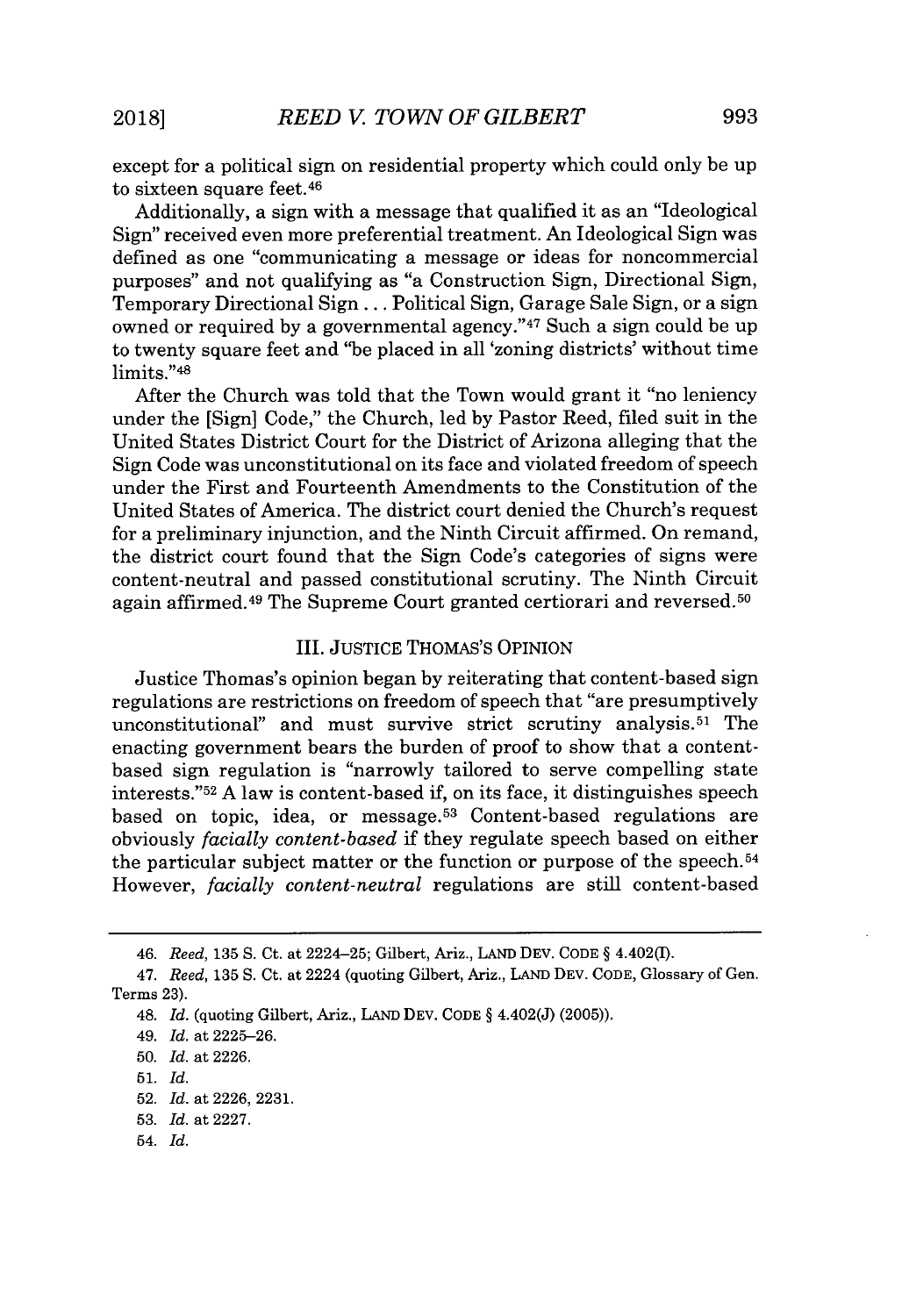regulations if they are unable to "be 'justified without reference to the content of the regulated speech' or are based on the government's disagreement with the message.<sup>55</sup> If the sign regulation's justification is content-based, then its facial neutrality is irrelevant to constitutional analysis.<sup>56</sup> Additionally, the government's motive for enacting the sign regulation is only relevant if the regulation is content-neutral.<sup>57</sup>

Clearly, the Town's Sign Code regulated signs differently based on their "communicative content"—the topic<sup>58</sup> of the sign—and thus, constituted a facially content-based regulation.<sup>59</sup> Drawing an example from his current reading list, Justice Thomas demonstrated the Sign Code's facially content-based nature.<sup>60</sup> Justice Thomas noted that various signs, all related to John Locke's Two Treatises of Government, are treated differently under the ordinance. <sup>61</sup>**A** Temporary Directional Sign advertising the time and location of a book club discussion of Locke's treatises is treated differently than a "Political Sign" supporting a candidate that follows Locke's principles. $62$  Further, both signs receive inferior privileges to "a sign expressing an ideological view rooted in Locke's theory of government."<sup>63</sup> Since the Church's signs were treated differently from other signs based on their content-information about a "qualifying event"-the Sign Ordinance was content-based on its face and, therefore, subject to strict scrutiny. <sup>64</sup>

Even accepting as compelling the Town's stated interests of preserving aesthetic appeal and protecting traffic safety, the Sign Code's categories of twenty-three exemptions failed the strict scrutiny analysis "as hopelessly underinclusive."<sup>65</sup> The Town could not show that the different rules for the various categories of signs were narrowly tailored to preserve aesthetics and assist traffic safety.<sup>66</sup> For example, Temporary Directional Signs were limited in number while Ideological Signs were allowed "unlimited proliferation,"<sup>67</sup> though both can distract drivers and

**56.** *Id.*

- **57.** *Id.* at **2228-29.**
- **58.** *Id.* at **2230.**
- **59.** *Id.* at **2227.**
- **60.** *Id.*
- **61.** *Id.*
- **62.** *Id.*
- **63.** *Id.*
- 64. *Id.*
- **65.** *Id.* at **2231.**
- **66.** *Id.* at **2231-32.**
- **67.** *Id.* at **2231.**

**<sup>55.</sup>** *Id.* (quoting Ward v. Rock Against Racism, 491 **U.S. 781, 791 (1989)).**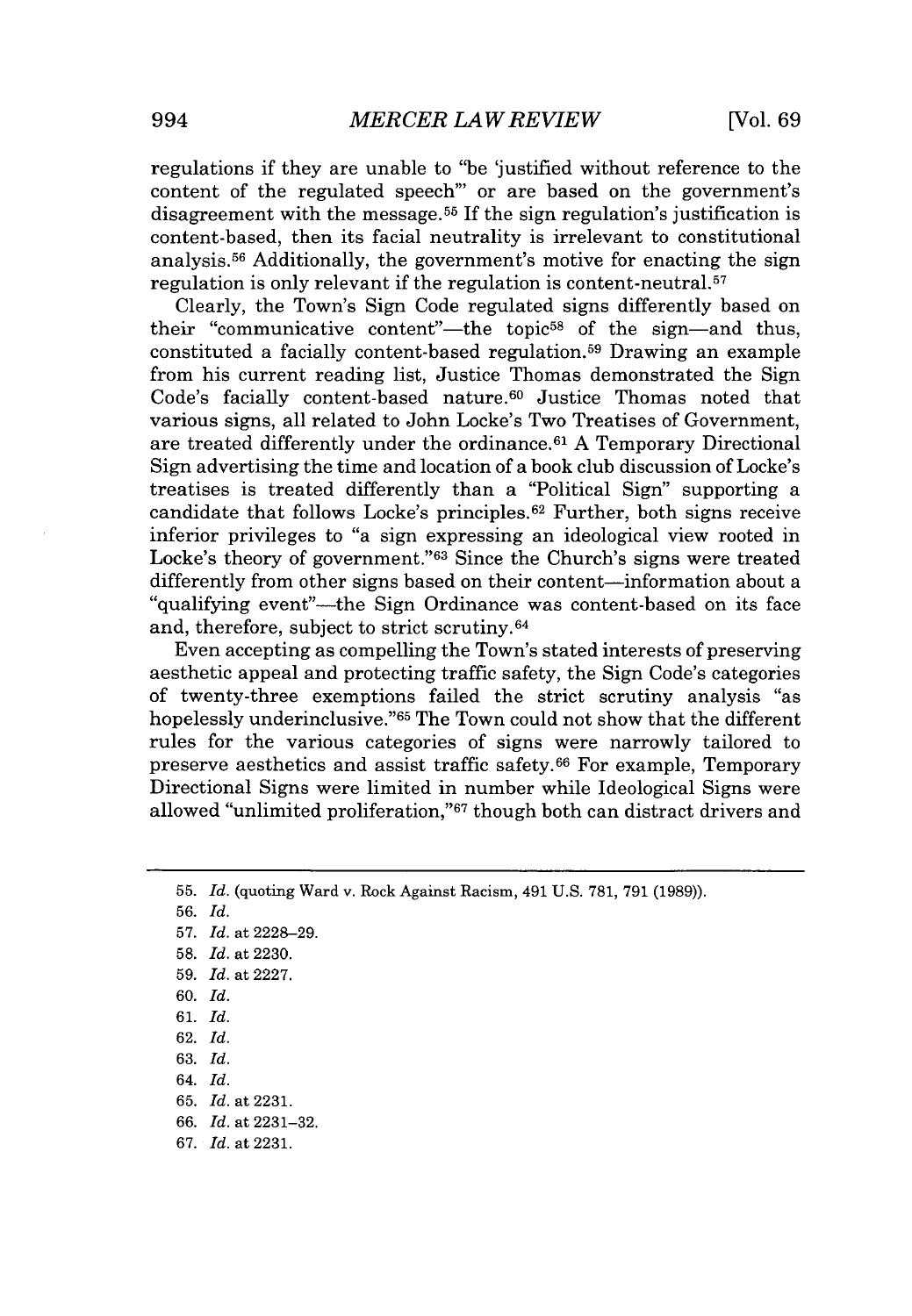impact traffic safety.<sup>68</sup> The Court, in its rebuke of the circuit court's analysis, justified its sharp rule, stating: "The First Amendment requires no less. Innocent motives do not eliminate the danger of censorship presented **by** a facially content-based statute, as future government officials may one day wield such statutes to suppress disfavored speech."<sup>69</sup>

Justice Thomas enumerated several valid criteria that can be used to regulate signs, including: "size, building materials, lighting, moving parts, and portability."<sup>70</sup> Additionally, his opinion would allow a total prohibition of signs posted on public property if the regulation "does so in an evenhanded, content-neutral manner."71 Presumably, other criteria, such as distinctions among zoning districts may also be permissible. The majority opinion, however, only provided an illustrative, but certainly not exhaustive, list of possible bases for regulation that may survive strict scrutiny analysis, but otherwise, it did not offer much guidance.<sup>72</sup> Finally, Justice Thomas offered the consolation that a sign ordinance might survive strict scrutiny if it is narrowly tailored to, for example, ensuring safety of drivers, passengers, and pedestrians.<sup>73</sup> However, such ordinances are rare.

### IV. THE ALITO **CONCURRENCE** JUSTIFIES **AND** ATTEMPTS TO CLARIFY

Justice Alito's concurrence, joined **by** Justices Kennedy and Sotomayor, attempted to give some guidance to local governments on the revisions required to make their sign ordinances comply with *Reed.<sup>74</sup>* First, Justice Alito reiterated the need for *Reed's* sharp rule: "Limiting speech based on its 'topic' or 'subject' favors those who do not want to disturb the status quo. Such regulations may interfere with democratic self-government and the search for truth."75 Then, he tried to identify safe harbors that will not run afoul of *Reed.*<sup>76</sup> He suggested that non-content-based regulations could relate to: **(1)** the "locations," presumably zoning districts, "in which signs may be placed;" (2) fixed versus electronic or moving messages; **(3)** signs on-premises and off-premises; (4) sign density; and **(5)** temporary restrictions for one-time

**68.** *Id.* at **2232.** *69. Id.* at **2229. 70.** *Id.* at **2232. 71.** *Id.* **72.** *Id.* **73.** *Id. 74. Id.* at **2233** (Alto, **J.,** concurring). **75.** *Id. 76. Id.*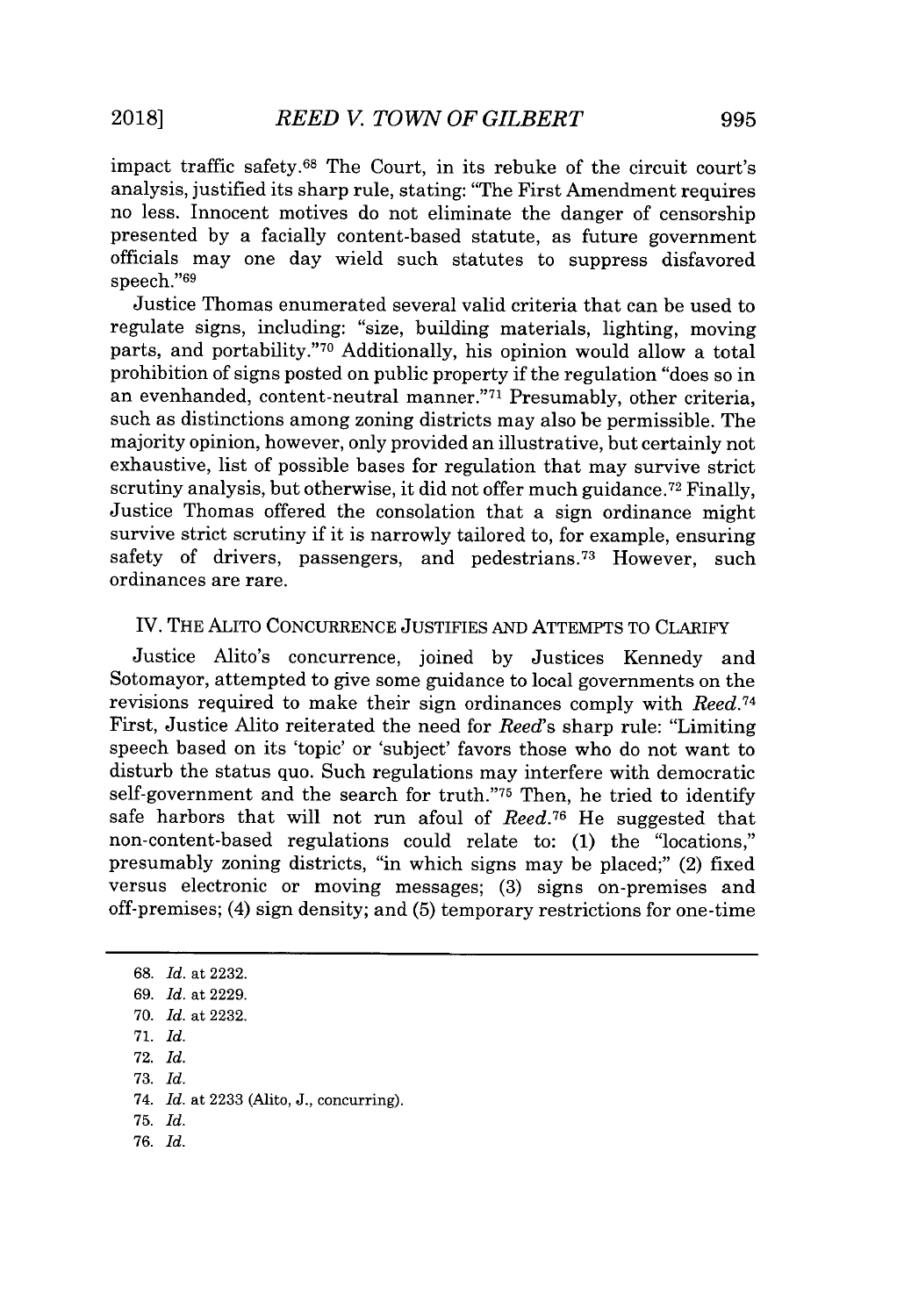events.<sup>77</sup>Justice Alito's concurrence ignores that on- and off-premise sign regulations **by** definition regulate sign content, as noted above in the Eleventh Circuit cases that precede *Reed.* Further, his concurrence shows that identification of unconstitutional content-based sign regulations may depend on the personal sensibilities of the justices or other appellate court. As Justice Kagan noted in a footnote to her concurrence:

Even in trying (commendably) to limit today's decision, Justice Alito's concurrence highlights its far-reaching effects. According to Justice Alito, the majority does not subject to strict scrutiny regulations of "signs advertising a one-time event." But of course it does. On the majority's view, a law with an exception for such signs "singles out specific subject matter for differential treatment" and "defin[es] regulated speech **by** a particular subject matter." Indeed the precise reason the majority applies strict scrutiny here is that "the [Sign] Code singles out signs bearing a particular message: the time and location of a specific event."<sup>78</sup>

Then, Justice Alito rebutted that a temporary sign for a one-time event is like temporal ordinances related to oral speech or music-in other words, noise ordinances.<sup>79</sup>

#### V. THE BREYER AND KAGAN CONCURRENCES-READ, DISSENTS

Justice Kagan, joined **by** Justices Ginsburg and Breyer, concurred with the judgment of the court, but separately refuted *Reed's* majority rule. Her concurrence noted that local governments across the country have sign ordinances that "exempt<sup>|</sup>| certain categories of signs based on their subject matter."80 And, these ordinances will most likely be struck down because "it is the 'rare case[] in which a speech restriction withstands strict scrutiny."<sup>81</sup> She urged that the invalidation of a substantial number of local governments' sign ordinances does not support the majority's articulated rationale for subjecting content-based regulations to strict scrutiny.<sup>82</sup> Specifically, nullifying sign ordinances, even those that regulate based on subject matter, does not preserve the

*<sup>77.</sup> Id.*

**<sup>78.</sup>** *Id.* at **2237** n.\* (Kagan, **J.,** concurring) (quoting *id.* at **2227, 2230** (majority opinion), *id.* at **2233** (Alito, **J.,** concurring)).

**<sup>79.</sup>** *Id.* at **2233** (Alito, **J.,** concurring).

**<sup>80.</sup>** *Id.* at **2236** (Kagan, **J.,** concurring).

**<sup>81.</sup>** *Id.* (alteration in original) (quoting Williams-Yulee v. Fla. Bar, **135 S.** Ct. **1656, 1666 (2015)).**

**<sup>82.</sup>** *Id.* at **2237.**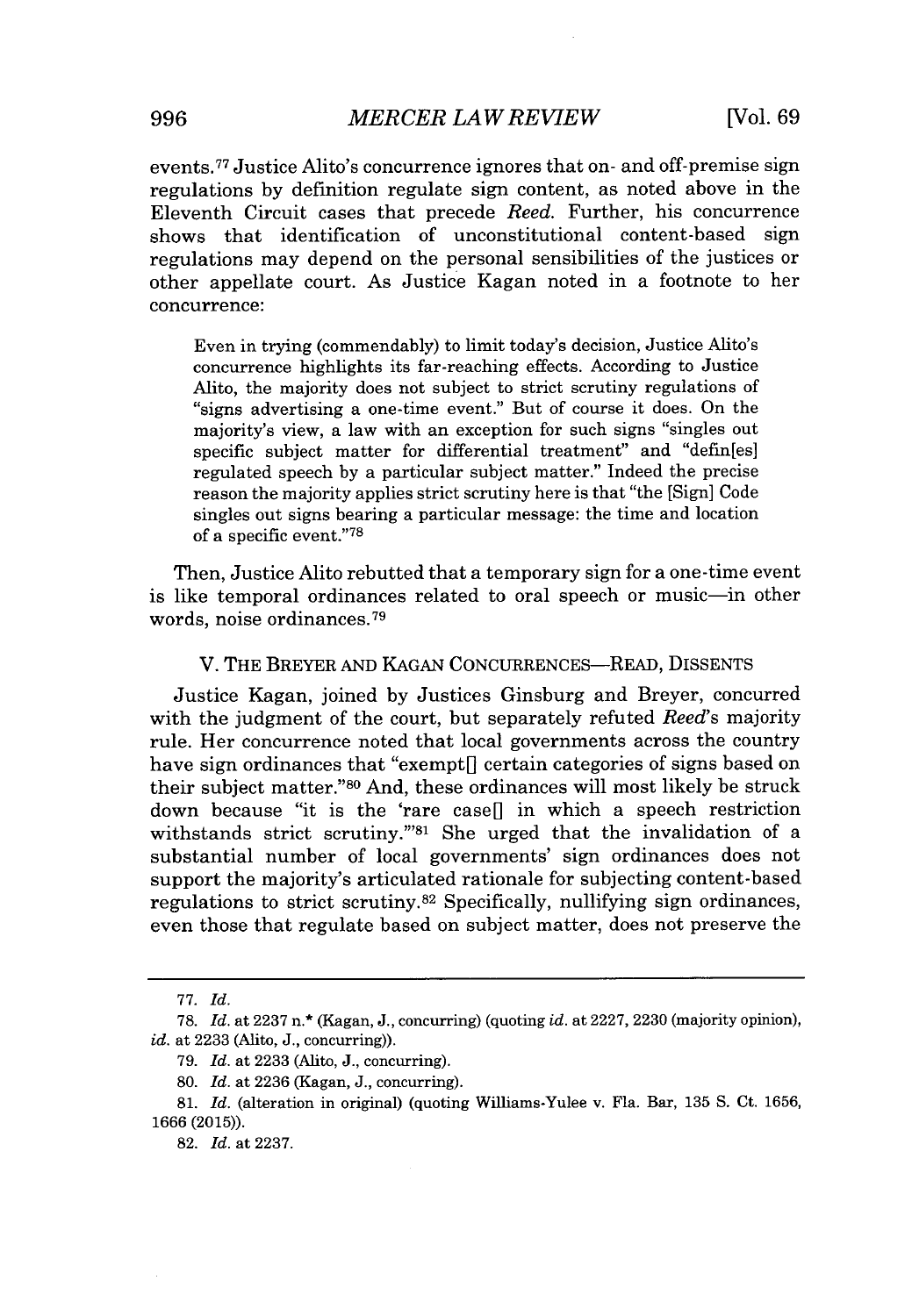free marketplace of ideas or ensure that the government has not regulated speech based on favoritism or hostility toward the message or speaker.<sup>83</sup>In short, these ordinances reflected no "realistic possibility that official suppression of ideas is afoot." <sup>84</sup>

Instead, Justice Kagan suggested that the Court apply its contentbased regulation precedent "with a dose of common sense,"<sup>85</sup> thereby leaving regulations that do not implicate these concerns undisturbed.<sup>86</sup> In fact, she argued in her concurrence that the Court's precedent shows that it has done just that, contrary to the majority's assertion that binary tests like *Reed*'s rule have been the norm.<sup>87</sup> She cited *Members of City Council of Los Angeles v. Taxpayers for Vincent,<sup>88</sup>*decided thirty-one years earlier, where the Court declined to require strict scrutiny analysis to evaluate the constitutionality of an ordinance that exempted markers commemorating cultural, historical, or artistic events and address numbers from a regulation limiting the maximum number of sidewalk signs.<sup>89</sup> Justice Kagan noted that, in *Members*, the Court applied intermediate scrutiny and upheld the ordinance because the government's "enactment and enforcement revealed 'not even a hint of bias or censorship."90

Similarly, she cited *City of Ladue v. Gilleo,<sup>91</sup>*in which the Court held that a regulation exempting safety signs, for-sale signs, and address signs in a residential zoning district did not trigger strict scrutiny, 92 though the underinclusive nature of the regulation meant it was unconstitutional under any level of scrutiny. <sup>93</sup>In *City of Ladue,* the sign regulation's underinclusiveness was the same as in *Reed* or, as Justice Thomas noted in the majority opinion, the ordinance was "hopelessly underinclusive."<sup>94</sup> Accordingly, Justice Kagan argued that there was no need for the majority to adopt *Reed's* rule and effectively invalidate every local government sign ordinance across the country that contains a

**83.** *Id.*

- **88.** 466 **U.S. 789** (1984).
- **89.** *Id.* at 804-10.

**90.** *Reed, 135* **S.** Ct. at **2238** (Kagan, **J.,** concurring) (quoting *Members of City Council of Los Angeles,* 466 **U.S.** at 804).

- **91. 512 U.S.** 43 (1994).
- **92.** *Id.* at 46-47, 47 n.6.
- **93.** *Id.* at **58.**
- 94. *Reed,* **135 S.** Ct. at **2231.**

<sup>84.</sup> *Id.* (quoting Davenport v. Wash. Educ. Ass'n, **551 U.S. 177, 189 (2007)).**

**<sup>85.</sup>** *Id. at* **2238.**

**<sup>86.</sup>** *Id.*

**<sup>87.</sup>** *Id.*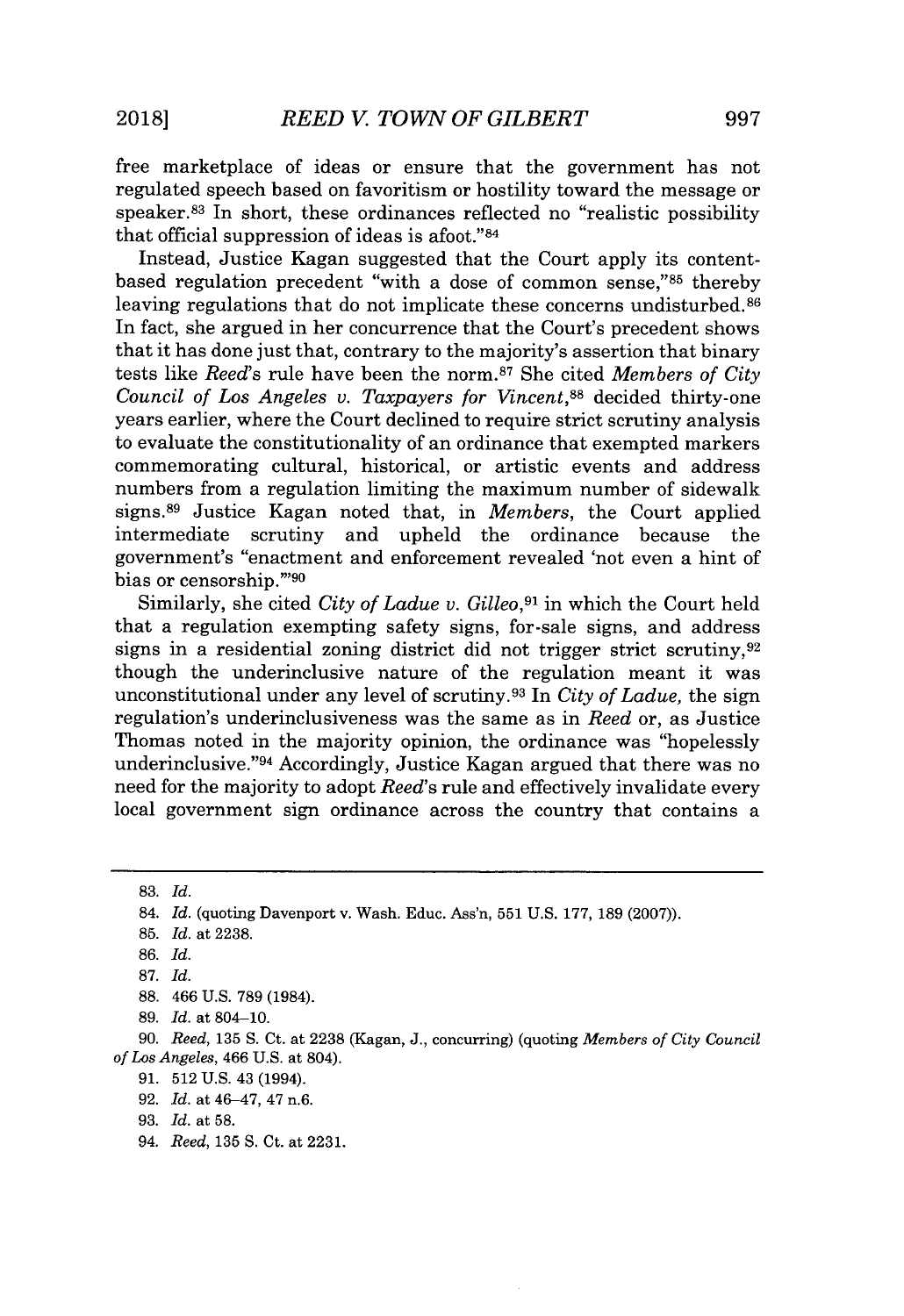subject-matter exemption.<sup>95</sup> *Reed*'s rule, nonetheless, will raise its head in courts throughout the land destroying "entirely reasonable" sign regulations when "vindication of First Amendment values [does not] require<sup>[]</sup> that result."<sup>96</sup>

Justice Breyer's disdain for *Reed's* rule compelled him to file a separate concurring opinion, but join Justice Kagan's concurrence.<sup>97</sup> He argued, like Justice Kagan, that the court should apply common sense to sign regulations because content regulation "cannot and should not *always* trigger strict scrutiny"<sup>98</sup> since regulation almost always impacts content.<sup>99</sup> According to Justice Breyer, *Reed's* strict scrutiny analysis prescribes judicial management of normal regulatory activity.<sup>100</sup> However, Justice Breyer believed that the Town's Sign Code was unconstitutional.<sup>101</sup> His concurrence suggested the following approach: "[G]enerally treat content discrimination as a strong reason weighing against the constitutionality of a rule where a traditional public forum, or where viewpoint discrimination, is threatened, but elsewhere treat it as a rule of thumb **. . . ."102** In other words, the Court's First Amendment analysis should weigh the harm to First Amendment rights against the regulation's objectives, based on analysis factors which include: **(1)** the harm to First Amendment interests; (2) the importance of the regulation's objectives; **(3)** the extent to which the regulation will achieve those objectives; and  $(4)$  whether other, less restrictive means exists.<sup>103</sup>

#### VI. THE **RESPONSE** TO *REED,* ITS IMPACT **AND** SIGNIFICANCE

When first issued, the *Reed* decision initially threw local governments into a frenzy. There was much hand-wringing over the prospect that sign ordinances everywhere were unconstitutional and subject to immediate challenge. There was a rush to develop compliant sign regulations. Discussions immediately commenced about enacting sign permit moratoria. As time passed, some jurisdictions acted promptly, while others did not. Local governments had two choices: strip ordinances down to the majority's criteria, whatever that might be, or wait and see. **A** nonscientific survey of jurisdictions within Alabama, Florida, and Georgia

**101.** *Id.* at **2236.**

**<sup>95.</sup>** *Id.* at **2239** (Kagan, **J.,** concurring).

**<sup>96.</sup>** *Id.* (emphasis omitted).

**<sup>97.</sup>** *Id.* at 2234 (Breyer, **J.,** concurring).

**<sup>98.</sup>** *Id.* (Breyer, **J.,** concurring).

**<sup>99.</sup>** *Id.*

**<sup>100.</sup>** *Id.*

<sup>102.</sup> *Id.* at **2235.**

**<sup>103.</sup>** *Id.* at **2235-36.**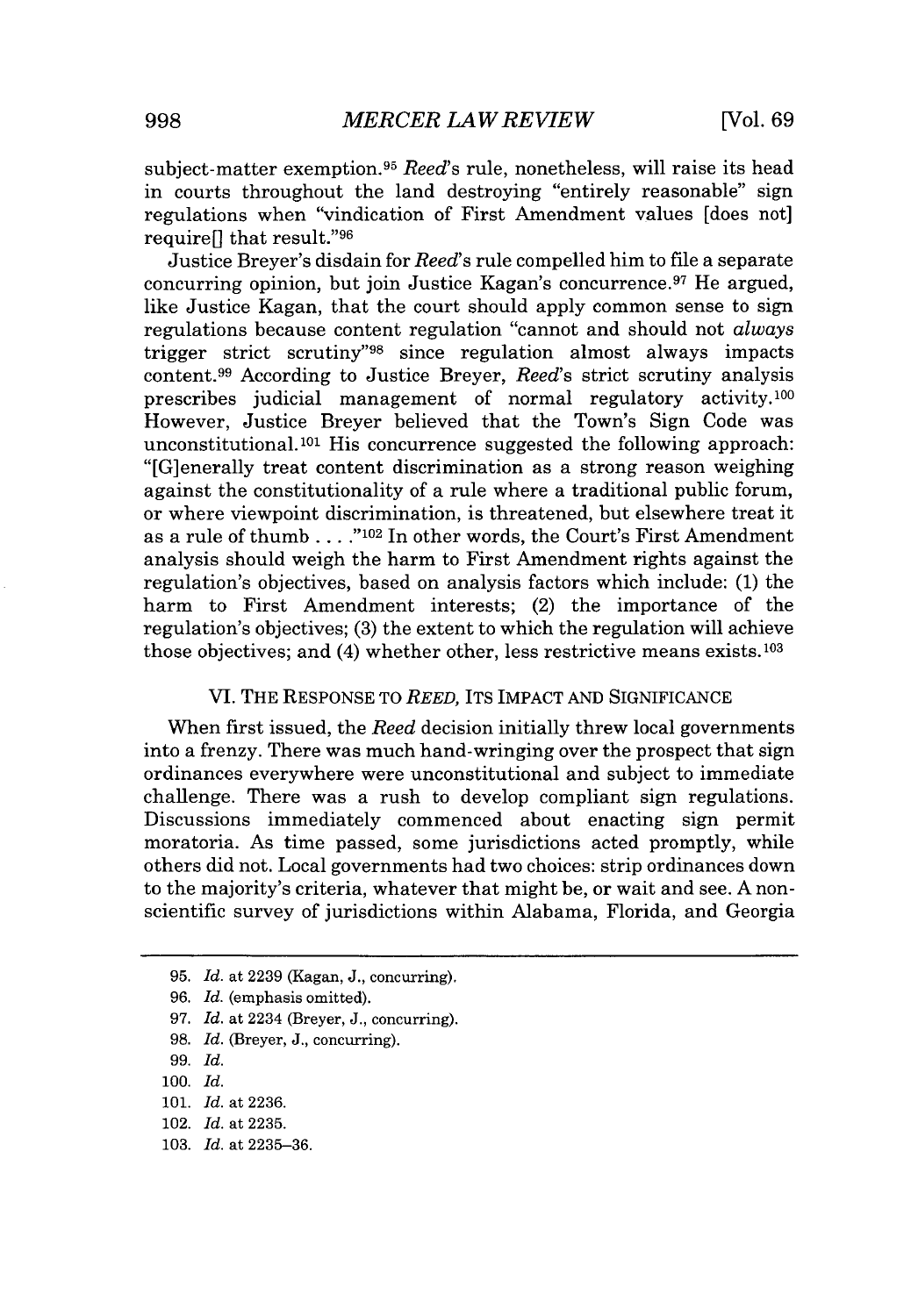suggests many local governments have not amended their sign ordinances to conform to *Reed.* As they wait for additional cases to interpret *Reed* and provide more guidance as to its application, their sign ordinances are subject to challenges that may be waiting in the wings. At some point, jurisdictions must develop content-neutral sign regulations that do not run afoul of *Reed.* Until the regulatory revisions implemented in response to *Reed* are judicially tested in a series of opinions, there will be no authoritative guidance. However, there is obvious risk inherent in a jurisdiction's decision to wait and see.104

Interestingly, there is no evidence that the Advertisers who aggressively challenged sign ordinances within Eleventh Circuit jurisdictions are back at work, three years *post-Reed.* The apparent inactivity could mean that the Advertisers believe that the Church did their work for them in *Reed,* and they recognize they are beneficiaries of that decision. Or, the inactivity could mean that the Advertisers grew tired of incurring the costs required to support a decade-long battle against sign regulations. Irrespective, research shows that the Eleventh Circuit has yet to address a sign regulation challenge in light of *Reed.* Eleventh Circuit precedent indicates it will not water down or erode *Reed. <sup>05</sup>*The same precedent suggests that *Reed's* impact will be tempered **by** the Eleventh Circuit's stringent requirement that the regulation challenger show standing.

In some respects, *Reed* does not dramatically change First Amendment, free speech constitutional standards applied to sign regulations. Prior case law applied strict scrutiny analysis to sign regulations that facially applied different regulatory treatment to sign content. But, the tenor of *Reed* is stronger, and its language is more disciplinary than in prior cases. Also, it is important to recognize that the Supreme Court granted review of *Reed,* while it rejected review of the Advertisers' cases from the Eleventh Circuit-even though they presented the same constitutional challenge. This begs the question: **Why** *Reed?*

The answer may be quite simple: *Reed* is not a case about signs. Instead, *Reed* is a result-driven opinion intended to protect religious exercise shrouded in the context of a challenge to sign regulations. *Reed* presented the Supreme Court with a challenge to the Town's Sign Code

*<sup>104.</sup> See* Sweet Sage Caf6, **LLC** v. Town of **N.** Redington Beach, **2017 U.S.** Dist. **LEXIS** 11413 (M.D. Fla. Jan. **27, 2017)** (invalidating a sign ordinance under *Reed* and Eleventh Circuit precedent as "hopelessly underinclusive"). *Sweet Sage Cafg* is the only case research reviewed that analyzed a sign ordinance in the Eleventh Circuit under *Reed.*

*<sup>105.</sup> See, e.g.,* Solantic, **LLC** v. City of Neptune Beach, 410 **F.3d 1250, 1268-69** (11th Cir. **2005)** (applying strict scrutiny to and invalidating a content-based sign regulation that, like the Town of Gilbert's, prohibited all signs except for certain subject-matter categories).